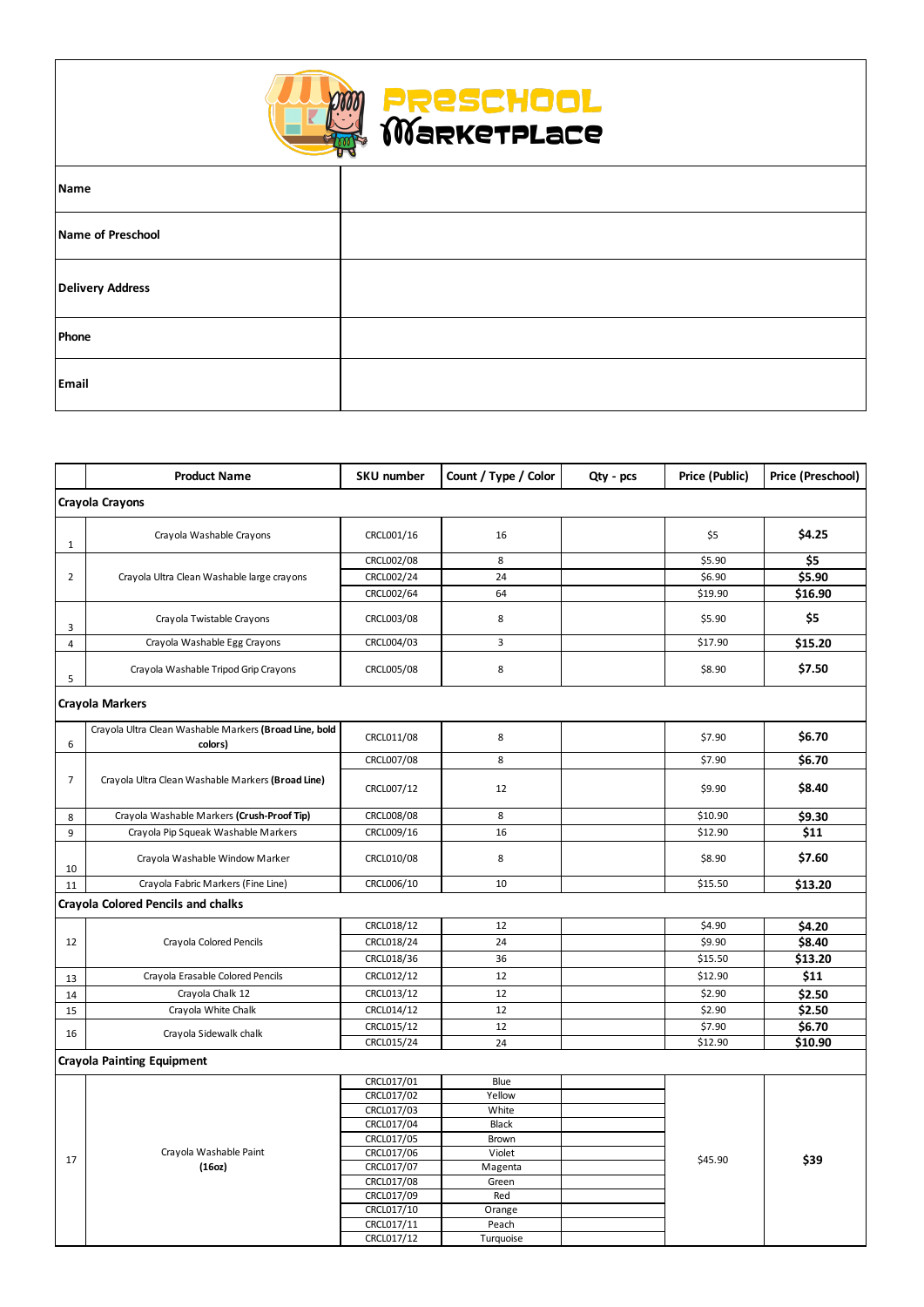|    | <b>Product Name</b>                                  | <b>SKU number</b>        | Count / Type / Color     | Qty - pcs | Price (Public) | <b>Price (Preschool)</b> |
|----|------------------------------------------------------|--------------------------|--------------------------|-----------|----------------|--------------------------|
|    |                                                      | CRCL016/01               | Blue                     |           |                |                          |
|    |                                                      | CRCL016/02               | Yellow                   |           |                |                          |
|    |                                                      | CRCL016/03               | White                    |           |                |                          |
|    |                                                      | CRCL016/04               | <b>Black</b>             |           |                |                          |
|    |                                                      | CRCL016/05               | <b>Brown</b>             |           |                |                          |
| 18 | Crayola Washable Paint                               | CRCL016/06<br>CRCL016/07 | Violet                   |           | \$9.90         | \$8.40                   |
|    | (128oz)                                              | CRCL016/08               | Magenta<br>Green         |           |                |                          |
|    |                                                      | CRCL016/09               | Red                      |           |                |                          |
|    |                                                      | CRCL016/10               | Orange                   |           |                |                          |
|    |                                                      | CRCL016/11               | Peach                    |           |                |                          |
|    |                                                      | CRCL016/12               | Turquoise                |           |                |                          |
| 19 | Crayola Paint Brush Pens                             | CRCL019/05               | 5                        |           | \$10.90        | \$9.30                   |
| 20 | Crayola Washable Fingerpaint kit                     | CRCL020/04               | $\overline{4}$           |           | \$39.90        | \$34                     |
| 21 | Crayola Art Smock for Kids                           |                          | 1 set                    |           | \$12.90        | \$11                     |
|    |                                                      | CRCL023/06               | 6                        |           | \$9.90         | \$8.40                   |
| 22 | Crayola Washable Kids Paint                          | CRCL023/10               | 10                       |           | \$15.90        |                          |
|    |                                                      |                          |                          |           |                | \$13.50                  |
| 23 | Crayola Paint Brush Set                              | CRCL022/01               | 4                        |           | \$3.50         | \$3.00                   |
| 24 | Crayola Bottle Pump                                  | CRCL024/01               | $\mathbf{1}$             |           | \$9.90         | \$8.40                   |
|    | <b>Crayola Classpacks</b>                            |                          |                          |           |                |                          |
|    |                                                      |                          |                          |           |                |                          |
| 25 | Classpack Colored Pencils (240 Count, 12 Colors)     | CRCL035/01               | 240                      |           | \$99.90        | \$85                     |
|    | Crayola Classpack Broad Line Markers (256 Count, 16  |                          |                          |           |                |                          |
|    | Colors)                                              | CRCL036/01               | 256                      |           | \$149.90       | \$127.40                 |
| 26 |                                                      |                          |                          |           |                |                          |
|    |                                                      |                          |                          |           |                |                          |
|    | Crayola Classpack Ultra Clean Washable Fine Line     | CRCL037/01               | 200                      |           | \$149.90       | \$127.40                 |
|    | Markers (200 Count, 10 Colors)                       |                          |                          |           |                |                          |
| 27 |                                                      |                          |                          |           |                |                          |
|    | Crayola Regular Size Crayon Classpack (800 Count, 8  | CRCL038/01               | 200                      |           | \$149.90       | \$127.40                 |
| 28 | Colors)                                              |                          |                          |           |                |                          |
|    | Crayola Jumbo Crayon Classpack (200 Count, 8 Colors) | CRCL039/01               | 800                      |           | \$149.90       | \$127.40                 |
| 29 |                                                      |                          |                          |           |                |                          |
|    | <b>More Crayola Items</b>                            |                          |                          |           |                |                          |
|    |                                                      |                          |                          |           |                |                          |
|    |                                                      |                          |                          |           |                |                          |
|    |                                                      | CRCL033/01               | Peppa Pig                |           |                |                          |
|    |                                                      | CRCL033/02               | <b>Disney Princesses</b> |           |                |                          |
|    |                                                      | CRCL033/03               | Frozen                   |           |                |                          |
|    |                                                      | CRCL033/04               | PJ Masks                 |           |                |                          |
| 30 | Color Wonder Mess Free Coloring pages & Markers      | CRCL033/05               | Paw Patrol               |           | \$16.90        | \$14.70                  |
|    |                                                      |                          | Mickey and the Roadster  |           |                |                          |
|    |                                                      | CRCL033/06               | Racer                    |           |                |                          |
|    |                                                      | CRCL033/07               | <b>Baby Shark</b>        |           |                |                          |
|    |                                                      | CRCL033/08               | My Little Pony           |           |                |                          |
| 31 | Crayola Create & Carry Case                          | CRCL029/01               | $\mathbf{1}$             |           | \$49.90        | \$42.40                  |
| 32 | Crayola Frozen 2 Ooey Gooey Slime Kit                | CRCL028/01               | $\mathbf{1}$             |           | \$39.90        | \$34.00                  |
|    |                                                      |                          |                          |           |                |                          |
| 33 | Crayola Frozen 2 Window Clings Craft Kit             | CRCL031/01               | $\mathbf{1}$             |           | \$39.90        | \$34.00                  |
|    |                                                      | CRCL030/01               | Minions <sub>2</sub>     |           |                |                          |
|    | Crayola Color & Sticker Set                          | CRCL030/02               | My Little Pony           |           | \$7.50         | \$6.40                   |
| 34 |                                                      |                          |                          |           |                |                          |
| 35 | Minions 2 Color & Activity Set                       | CRCL032/01               | $\mathbf{1}$             |           | \$9.90         | \$8.40                   |
| 36 | Crayola Fold and Go Dry Erase Travel Pack            | CRCL034/01               | $\mathbf{1}$             |           | \$29.90        | \$25.40                  |
| 37 | Crayola Safety Scissors                              | CRCL026/03               | 3                        |           | \$7.90         | \$6.70                   |
| 38 | Crayola Blunt Tip Scissors                           | CRCL027/01               | $\mathbf{1}$             |           | \$8.90         | \$7.60                   |
|    | <b>Tech Resources</b>                                |                          |                          |           |                |                          |
| 39 | Fisher Price Think & Learn Code-A-Pillar             | <b>TRCP001</b>           | 1 Set                    |           | \$128          | \$107                    |
|    | Bee-Bot                                              | <b>TRBB001</b>           | 1 Set                    |           | \$158          | \$144.45                 |
| 40 |                                                      |                          |                          |           |                |                          |
| 41 | Blue-Bot                                             | <b>TRBB002</b>           | 1 Set                    |           | \$255          | \$208.65                 |
| 42 | Bee-Bot Docking Station (w/o Bee-Bot)                | <b>TRBB003</b>           | 1 Set                    |           | \$51           | \$50                     |
| 43 | 6 Bee Bots with docking station                      | <b>TRBB004</b>           | 1 Set                    |           | \$945          | \$920                    |
| 44 | Home Learning Kit - Coding Together                  | <b>TRCT001</b>           | 1 Set                    |           | \$320          | \$262.15                 |
| 45 | Home Learning Kit - Coding Together (w/o Bee-Bot)    | <b>TRCT002</b>           | 1 Set                    |           | \$150          | \$130                    |
| 46 | littleBits Base Inventor Kit                         | <b>TRLB001</b>           | 1 Set                    |           | \$118.00       | \$95                     |
| 47 | littleBits Rule Your Room Kit                        | <b>TRLB002</b>           | 1 Set                    |           | \$149          | \$119.20                 |
|    |                                                      |                          |                          |           |                |                          |
|    | Chibitronics Circuit Stickers (R,Y,B) Classroom Pack | <b>TRCB001</b>           | 1 Set                    |           | \$230          | \$203.50                 |
| 48 |                                                      |                          |                          |           |                |                          |
| 49 | Copper Foil Tape                                     | <b>TRCB002</b>           | 1 Set                    |           | \$19.90        | \$18                     |
| 50 | Chibitronics Circuit Stickers - Colour LED Pack      | TRCB003                  | 1 Set                    |           | \$55           | \$53.50                  |
| 51 | Chibi Clip "Love to Code" For Circuit Stickers       | TRCB004                  | 1 Set                    |           | \$17.50        | \$17                     |
| 52 | Circuit Sticker Classpack                            | TRCB005                  | 1 Set                    |           | \$120.00       | \$96.00                  |